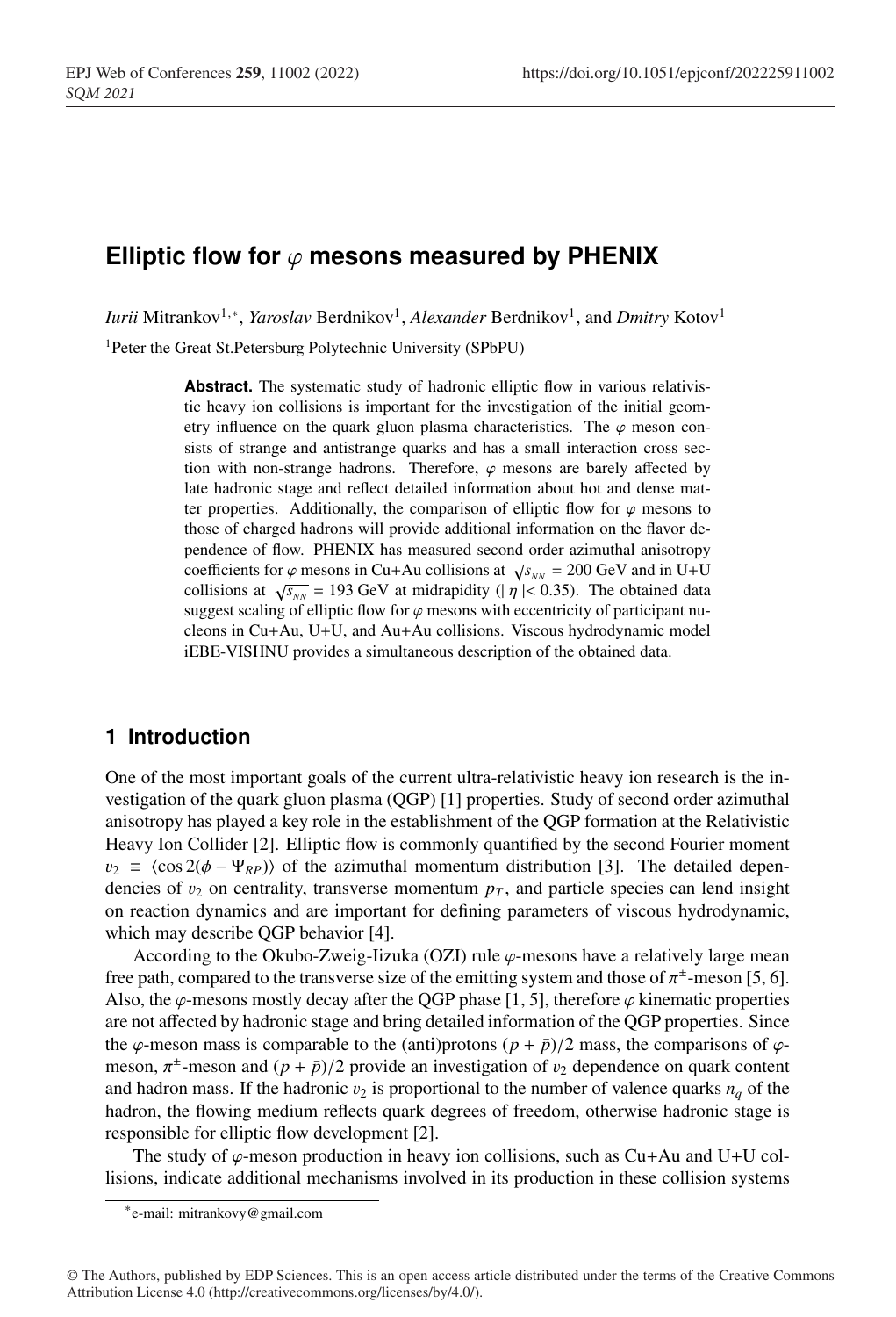[7, 8]. Additionally, anisotropic flow is strongly coupled to the medium density, initial geometric shape, therefore  $v_2$  for  $\varphi$ -mesons was studied in asymmetric Cu+Au collisions and collisions of deformed uranium nucleus U+U.

To investigate the underlying processes behind  $v_2$  evolution, the comparison of experimental elliptic flow  $v_2$  for  $\varphi$ -mesons to theoretical predictions is needed. The iEBE-VISHNU model [9] performs event-by-event simulations for relativistic heavy-ion collisions using (2+1)D viscous hydrodynamic and hadronic cascade model. This model has proved itself valid for recent PHENIX results on elliptic and triangular flow for charged hadrons, published in the Nature Physics [10].

In this paper elliptic flow for  $\varphi$ -mesons in Cu+Au collisions at  $\sqrt{s_{NN}} = 200 \text{ GeV}$  and in U+U collisions at  $\sqrt{s_{NN}}$  = 193 GeV is studied as a function of centrality and kinetic properties, i.e. transverse momentum  $p<sub>T</sub>$  and transverse kinetic energy  $KF<sub>T</sub>$ . The obtained results are compared to iEBE-VISHNU hydrodynamic model predictions.

#### **2 Results and discussion**

The procedure for calculating reaction plane azimuthal angle in Cu+Au collisions at  $\sqrt{s_{NN}}$  = 200 GeV and in U+U collisions at  $\sqrt{s_{NN}}$  = 193 GeV,  $\varphi$  meson  $v_2$ , and systematic uncertainties can be found elsewhere [11–13].

The left and right panels of Figure 1 compare the unscaled and scaled (respectively)  $\varphi$ meson  $v_2$  ( $p_T$ ) in 0-20%, 20-40%, 40-60%, and 20-60% Cu+Au, 0-50% U+U collisions, previous 20-60% Au+Au PHENIX results, 0-30% and 30-80% Au+Au STAR results [11]. The scaling of  $\varphi$ -meson elliptic flow suggests that the  $v_2$  values follow common empirical scaling with  $\varepsilon_2 N_{part}^{1/3}$ . The same scaling was observed in previous PHENIX results on charged hadrons  $v_2$  in Cu+Au, Au+Au, and Cu + Cu collisions at  $\sqrt{s_{NN}}$  = 200 GeV [13]. The average number of participating nucleons  $N_{\text{part}}$  and participant eccentricity of second order  $\varepsilon_2$  were estimated using Glauber model Monte-Carlo simulation of the each collision system. Scaling with participant eccentricity of second order  $\varepsilon_2$  represents dependence of  $v_2$  on collision geometry. While  $N_{part}$  is proportional to the volume of the QGP,  $N_{part}^{1/3}$  is proportional to the radius of the QGP.



**Figure 1.** The elliptic flow  $v_2$  (left) and  $v_2/(\varepsilon_2 N_{part}^{1/3})$  (right) vs.  $p_T$  for  $\varphi$ -mesons in 0-20%, 20-40%, 40-60%, and 20-60% Cu+Au collisions, 0-50% U+U collisions, previous 20-60% Au+Au PHENIX results, 0-30% and 30-80% Au+Au STAR results. Here and below error bars and open boxes around points correspond to statistical and systematic uncertainties.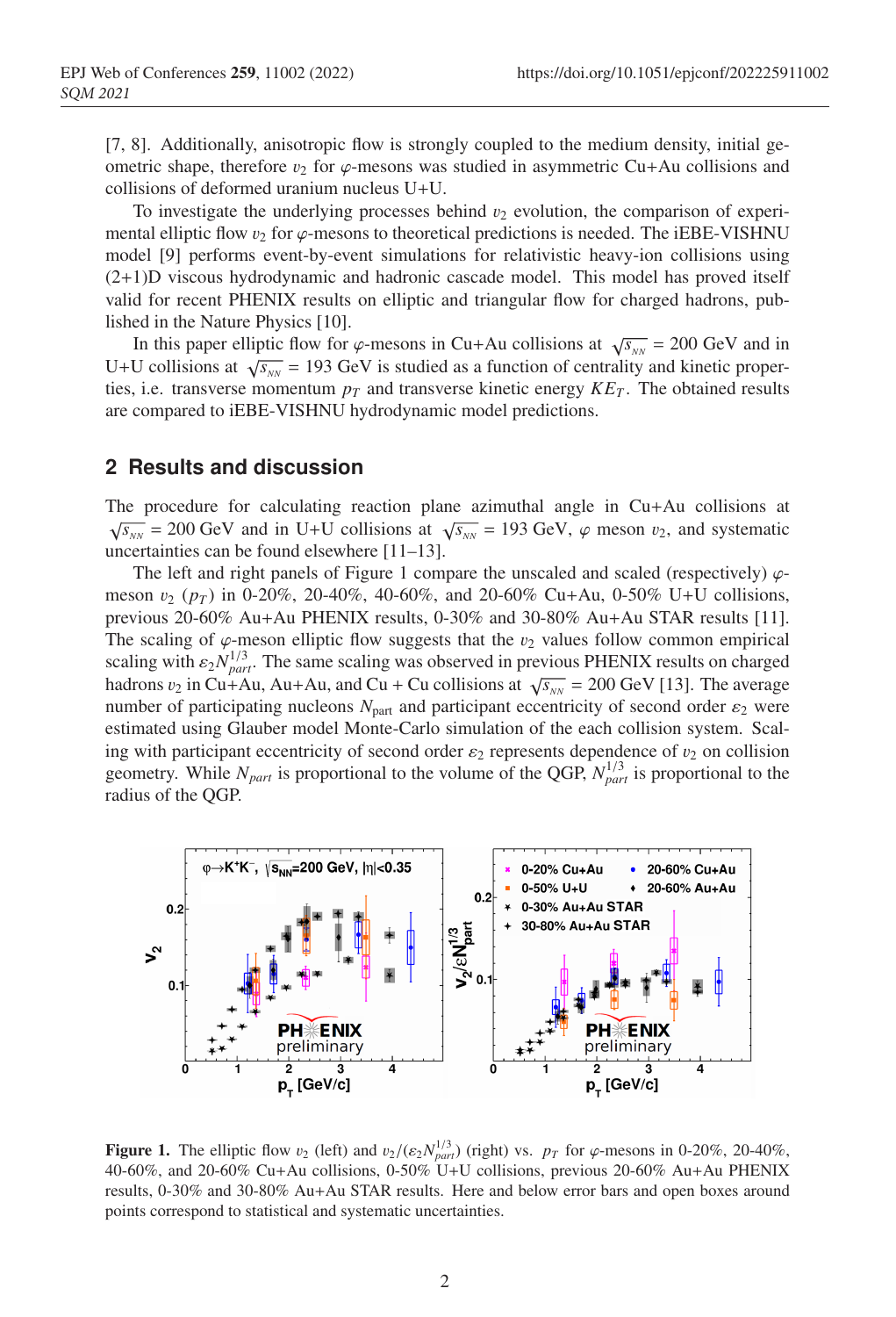

**Figure 2.** The comparison of elliptic flow  $v_2$  and  $v_2/n_q$  for  $\varphi$ -mesons in 20-60% Cu+Au collisions to those for  $\pi^{\pm}$  and  $(p + \bar{p})/2$  [14] as a function of  $p_T$  (left),  $K E_T$  (middle) and  $K E_T / n_q$  (right).



**Figure 3.** The comparison of measured elliptic flow  $v_2$  ( $p_T$ ) for  $\varphi$ -mesons in 0-20%, 20-40%, 40-60%, and 20-60% Cu+Au collisions at  $\sqrt{s_{NN}}$  = 200 GeV and in 0-50% U+U collisions at  $\sqrt{s_{NN}}$  = 193 GeV to iEBE-VISHNU hydrodynamic model prediction with specific viscosity  $\eta/s = 1/(4\pi)$ .

The example of the comparison of elliptic flow obtained for  $\varphi$ -mesons in 20-60% Cu+Au collisions at  $\sqrt{s_{NN}}$  = 200 GeV to those for  $\pi^{\pm}$  and  $(p + \bar{p})/2$  [14] is shown in Figure 2. The scaling of elliptic flow for light hadrons with the number of valence quarks *nq* of the hadron and transverse kinetic energy per one quark  $K E_T / n_q$  is observed (Figure 2 right panel). This result along with a smaller rescattering cross section for  $\varphi$ -mesons than for  $\pi^{\pm}$  may indicate that elliptic flow development occurs before hadronization in the QGP phase of heavy-ion collision.

In order to better understand the physics behind  $v_2$  development, the comparisons of measured elliptic flow for  $\varphi$ -mesons in 0-20%, 20-40%, 40-60%, and 20-60% Cu+Au collisions and in 0-50% U+U collisions to iEBE-VISHNU model predictions are shown in Figure 3. The iEBE-VISHNU model is based on  $(2+1)D$  viscous hydrodynamic and includes the QGP formation. The results are well described with  $v_2$  obtained with iEBE-VISHNU calculations. A specific viscosity value of  $\eta/s = 1/(4\pi)$  was used in the calculations.